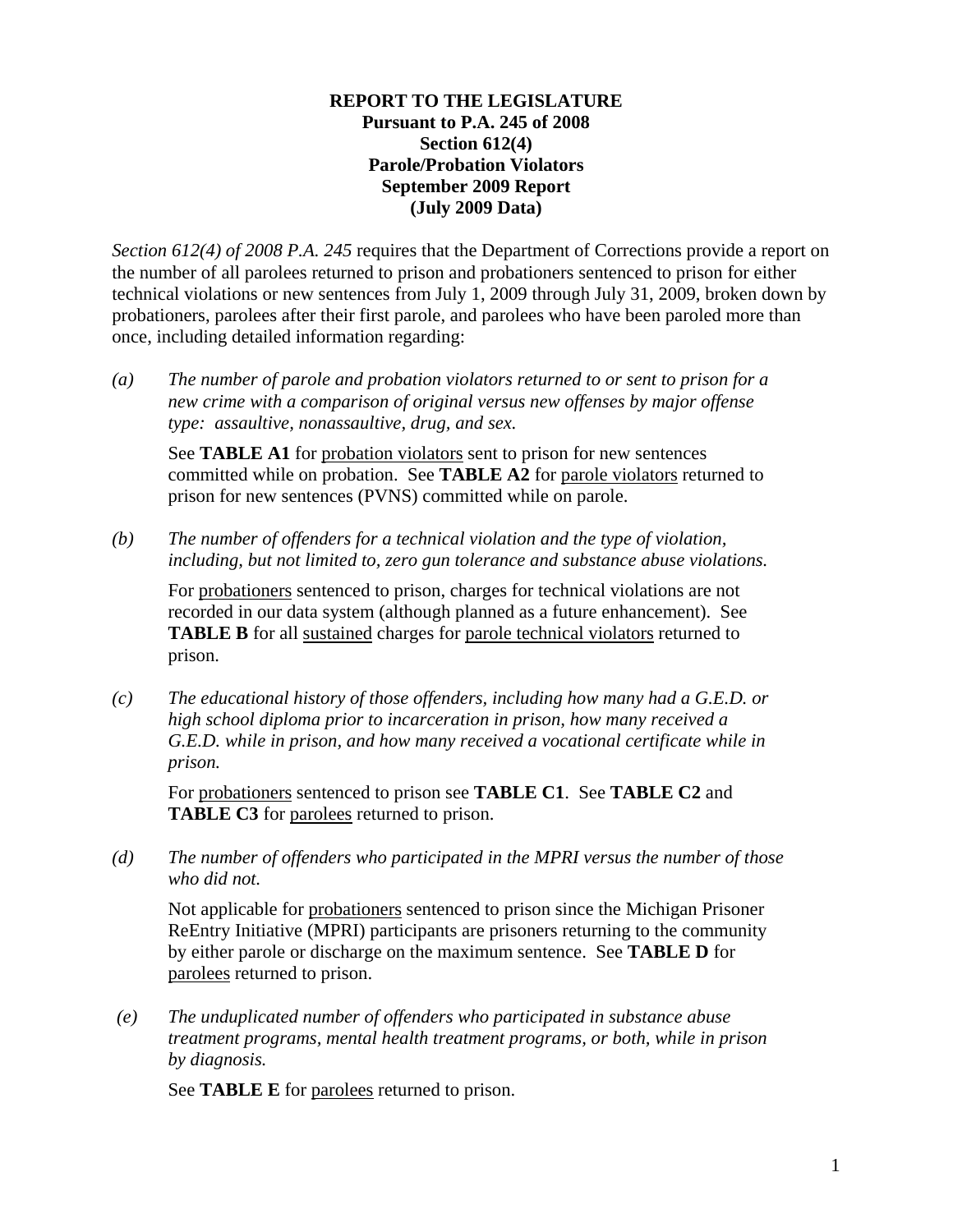# **SUMMARY TABLE**

# **A. Probationers Committed to Prison by Commitment Type**

#### **July 1, 2009 - July 31, 2009**

| <b>Commitment Type</b>                 |     |  |
|----------------------------------------|-----|--|
| <b>Probation Violator Technical</b>    | 91  |  |
| <b>Probation Violator New Sentence</b> | 134 |  |
| Total                                  | 225 |  |

### **B. Parole Violators Returned to Prison by Return Type \***

| <b>Return Type</b>                                               | <b>First Parole</b> | Reparoles | Гotal      |
|------------------------------------------------------------------|---------------------|-----------|------------|
| Parole Violator Technical<br><b>Parole Violator New Sentence</b> | 161<br>126          | 65<br>24  | 226<br>150 |
| otal                                                             | 287                 | 89        | 376.       |

# **July 1, 2009 - July 31, 2009**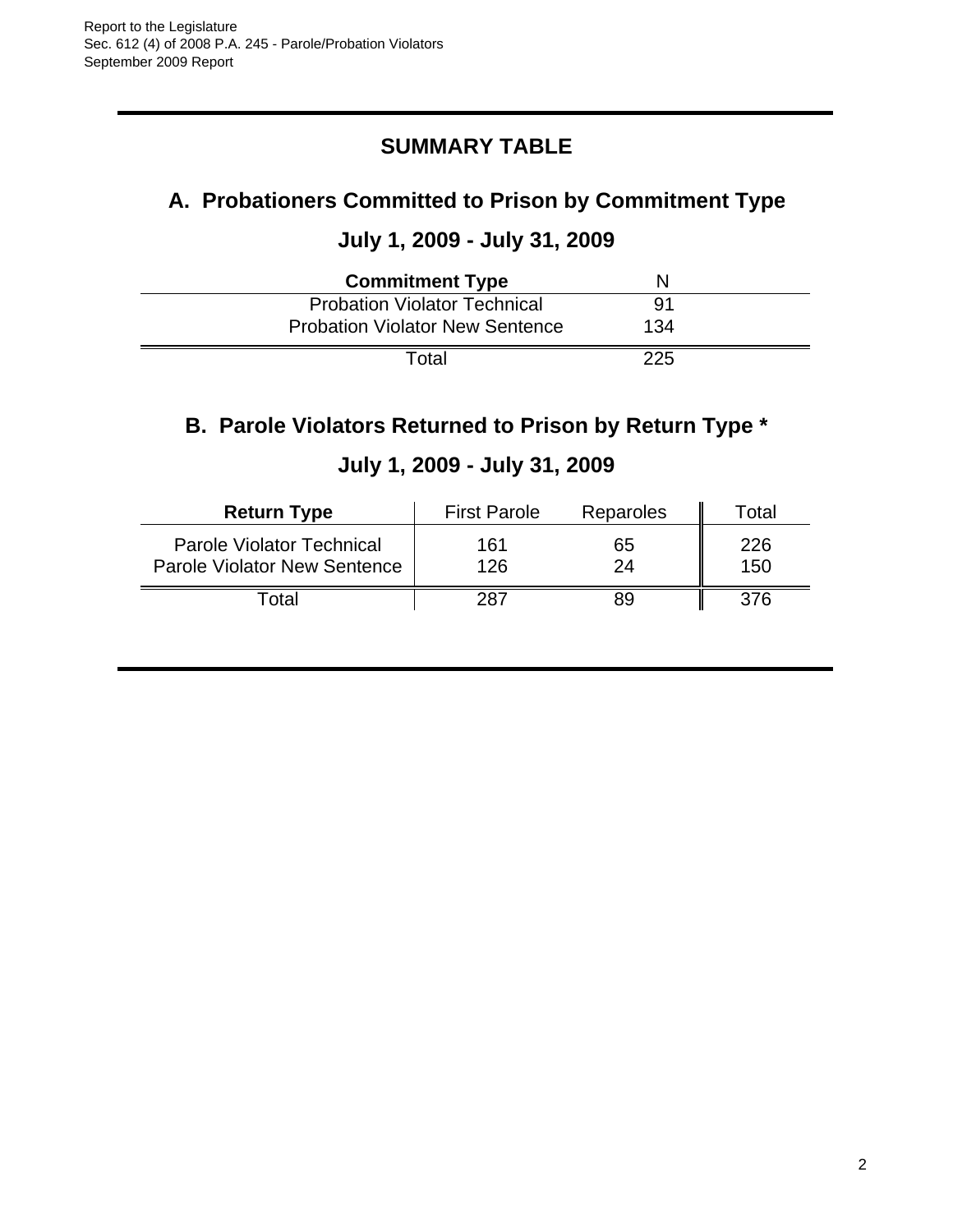#### **TABLE A1: Probation Violators Sent to Prison For New Sentences Committed while on Probation By Original Crime versus New Crime:**

|                            | <b>New Crime on Probation</b> |            |      |               |       |  |
|----------------------------|-------------------------------|------------|------|---------------|-------|--|
| <b>Original Probation</b>  |                               | Other      |      | Other         |       |  |
| <b>Crime</b>               | <b>CSC</b>                    | Assaultive | Drug | Nonassaultive | Total |  |
| <b>CSC</b>                 |                               |            |      |               | 3     |  |
| <b>Other Assaultive</b>    |                               | 20         |      | 6             | 28    |  |
| Drug                       |                               | 10         | 17   |               | 37    |  |
| <b>Other Nonassaultive</b> | 3                             | 23         |      | 36            | 66    |  |
| Not Reported*              |                               |            |      |               |       |  |
| Total                      | g                             | 54         | 22   | 49            | 134   |  |

# **July 1, 2009 - July 31, 2009**

Note: Probation technical violators sent to prison may have pending charges for offenses committed while on probation, but the above table includes only probation violators committed with a new sentence.

\* Most commonly due to out of state probation cases where the original probation offense is not recorded.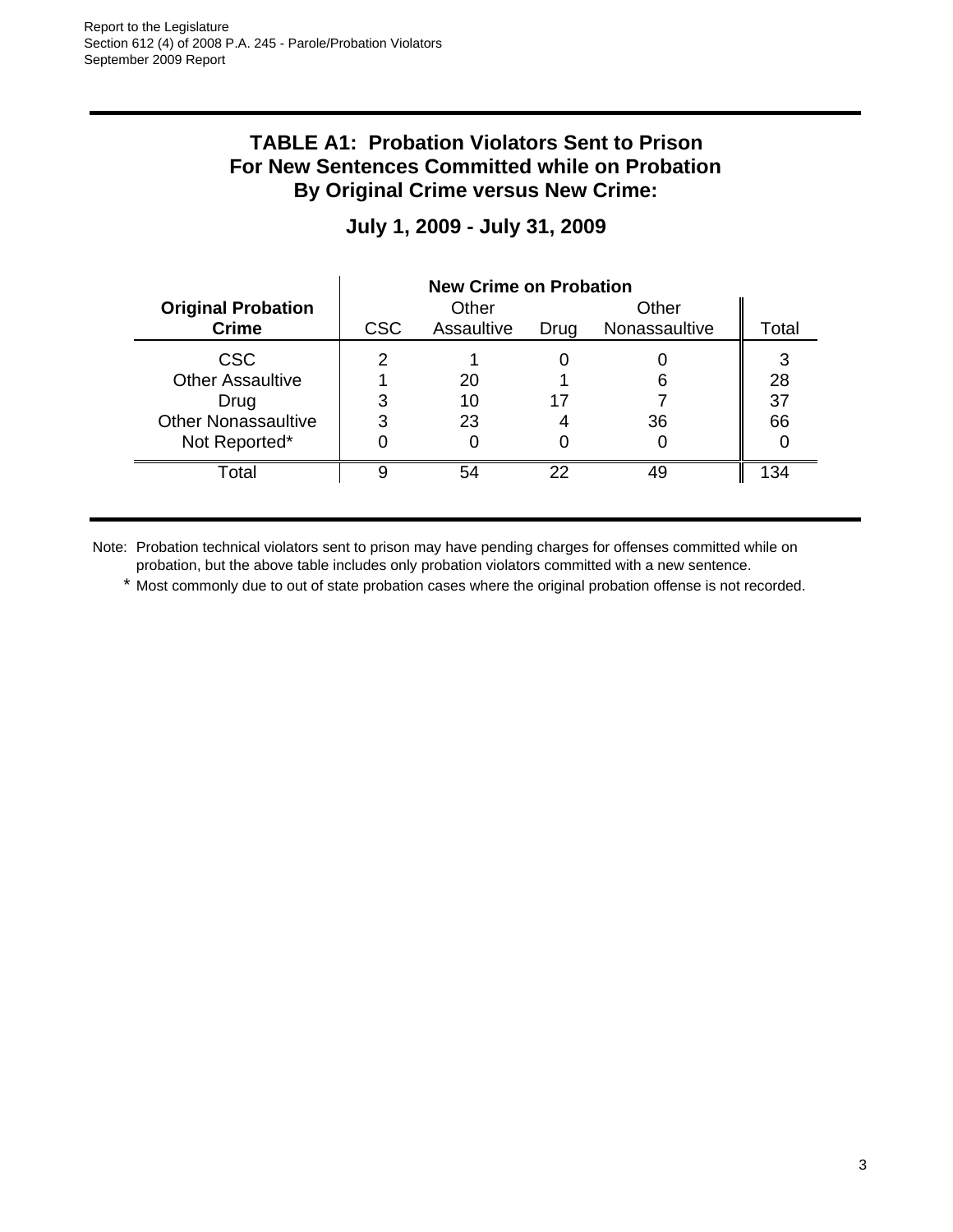#### **TABLE A2: Parole Violator New Sentence (PVNS) Intake First Parole versus Reparole By Original Crime versus New Crime:**

**July 1, 2009 - July 31, 2009**

## **PVNS - First Parole from Current Prison Term**

| <b>Original Crime</b>   | <b>New Crime on Parole</b> |            |      |               |       |
|-------------------------|----------------------------|------------|------|---------------|-------|
| from which              |                            | Other      |      | Other         |       |
| <b>Paroled</b>          | <b>CSC</b>                 | Assaultive | Drug | Nonassaultive | Total |
| <b>CSC</b>              |                            |            |      |               |       |
| <b>Other Assaultive</b> |                            | 12         | 6    | 16            | 35    |
| Drug                    |                            |            | 14   |               | 20    |
| Other Nonassaultive     | 2                          | 16         |      | 45            | 70    |
| Total                   | 3                          | 31         | 28   | 64            | 26    |

# **PVNS - Reparole from Current Prison Term**

| <b>Original Crime</b>      | <b>New Crime on Parole</b> |            |      |               |           |
|----------------------------|----------------------------|------------|------|---------------|-----------|
| from which                 |                            | Other      |      | Other         |           |
| <b>Paroled</b>             | <b>CSC</b>                 | Assaultive | Drug | Nonassaultive | Total     |
| <b>CSC</b>                 |                            |            |      |               |           |
| <b>Other Assaultive</b>    |                            |            |      |               | 5         |
| Drug                       |                            |            |      |               | 5         |
| <b>Other Nonassaultive</b> |                            |            |      |               | 13        |
| Total                      |                            |            |      |               | $2\Delta$ |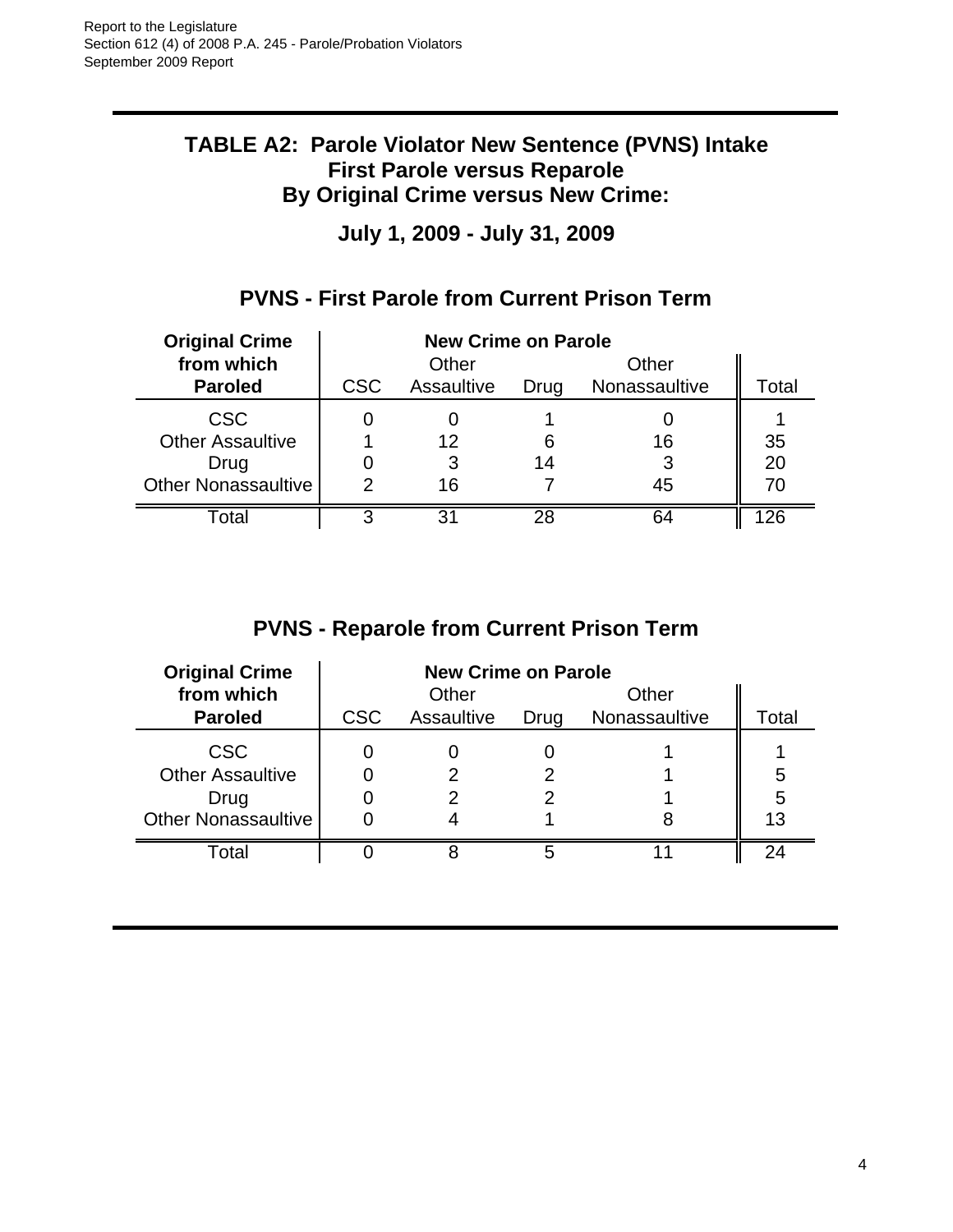#### **TABLE B: All Sustained Charges for Parole Violator Technical Returns to Prison\* First Parole from Current Prison Term July 1, 2009 - July 31, 2009**

Charges\* N 01 Contact agent no later than first business day after release 46 02 Must not change residence 18 and 200 Must not change residence 03 Must not leave state 7  $\sim$  7 04 Not engage in any behavior that constitutes a violation 144 05 Comply with alcohol and drug testing ordered by field agent 1 06 Not associate with anyone you know to have a felony record 9 07 Must not own or possess a firearm  $\frac{4}{3}$ 08 Must not own, possess or use any object as a weapon 2 1.0 No contact with any child 13 and 13 and 13 and 13 and 13 and 13 and 13 and 13 and 13 and 13 and 13 and 13 and 13 and 13 and 13 and 13 and 13 and 13 and 13 and 13 and 13 and 13 and 13 and 13 and 13 and 13 and 13 and 13 1.11 Sex Offender registration, provide address data & ID 7 1.12 Not own computer or device capable of connecting to Internet 2 1.13 Must not use sex phones numbers or services 1 1.3 No romantic relationship with person associated w/child 4 1.4 Not purchase/possess/use sexually stimulating material 7 1.6 1,000' from schools and child care centers without approval 1 1.6 1000' from student safety zone (kindergarten through 12th) 4 1.7 1,000' from parks/public pool/playground/arcades 1 1.8 Must not have child clothing, toys or games 1 1.9 Not possess/use photo equipment/photo development equip 3 10 Must comply w/special conditions, written and verbal orders 4 2.0 Not use/possess alcohol/intoxicants or in place served 24 2.1 Complete Sub Abuse or Re-Entry Program as referred by agent 7 2.1 Complete Sub Abuse Treatment Program as referred by agent 3 3.4 Sub Abuse Treatment Program 1 3.7 Complete tether program 7 4.16 Obey all court orders 3 4.19 Global Positioning System monitoring 4 4.3 Must reside at (location) when paroled 1 4.4 Abide by a specified curfew as directed 14 4.5 No contact/or within 500' home/school/employment of (name) 4 4.6 No contact 4 5.0 May not drive without agent consent 5 5.1 May not drive 3 7.0 No checking account, charge account or credit card 2

\* Most parolees returned for Technical Violations have multiple charges. Some parolees returned recently for Technical Violations may have pending charges not yet sustained. These numbers reflect only charges sustained through formal hearings.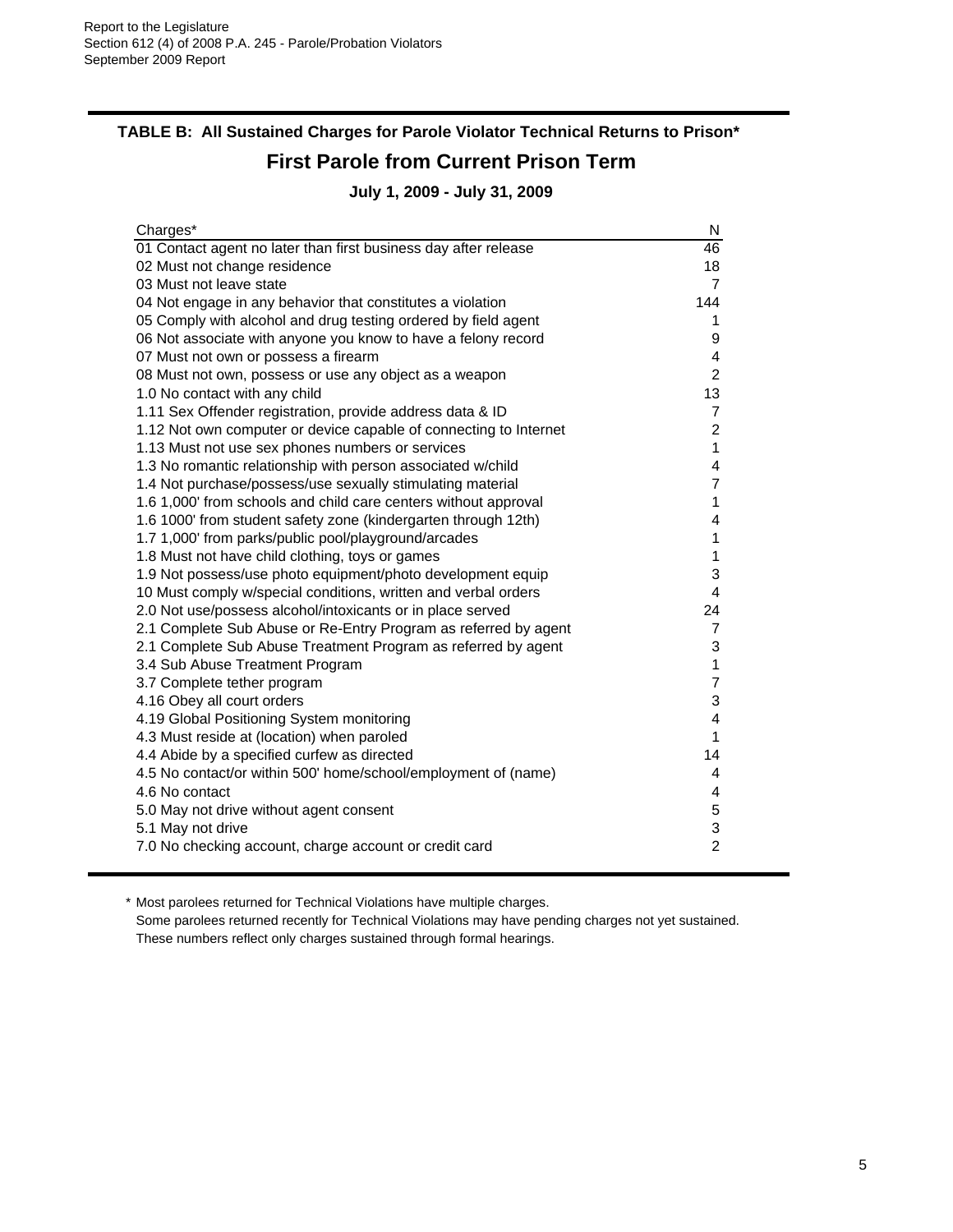# **TABLE B (cont.): All Sustained Charges for Parole Violator Technical Returns to Prison\***

# **Reparole from Current Prison Term**

#### **July 1, 2009 - July 31, 2009**

| Charges*                                                        | N  |
|-----------------------------------------------------------------|----|
| 01 Contact agent no later than first business day after release | 25 |
| 02 Must not change residence                                    | 11 |
| 03 Must not leave state                                         | 4  |
| 04 Not engage in any behavior that constitutes a violation      | 70 |
| 06 Not associate with anyone you know to have a felony record   | 1  |
| 07 Must not own or possess a firearm                            | 2  |
| 08 Must not own, possess or use any object as a weapon          | 3  |
| 09 Must comply special conditions, written and verbal order.    | 1  |
| 1.0 No contact with any child                                   | 4  |
| 1.11 Sex Offender registration, provide address data & ID       | 3  |
| 1.4 Not purchase/possess/use sexually stimulating material      | 1  |
| 1.9 Not possess/use photo equipment/photo development equip     |    |
| 10 Must comply w/special conditions, written and verbal orders  |    |
| 2.0 Not use/possess alcohol/intoxicants or in place served      | 6  |
| 2.1 Complete Sub Abuse or Re-Entry Program as referred by agent | 6  |
| 2.1 Complete Sub Abuse Treatment Program as referred by agent   | 2  |
| 3.4 Complete Program                                            | 4  |
| 3.7 Complete tether program                                     | 3  |
| 4.16 Obey all court orders                                      | 1  |
| 4.19 Global Positioning System monitoring                       | 6  |
| 4.4 Abide by a specified curfew as directed                     | 3  |

\* Most parolees returned for Technical Violations have multiple charges. Some parolees returned recently for Technical Violations may have pending charges not yet sustained. These numbers reflect only charges sustained through formal hearings.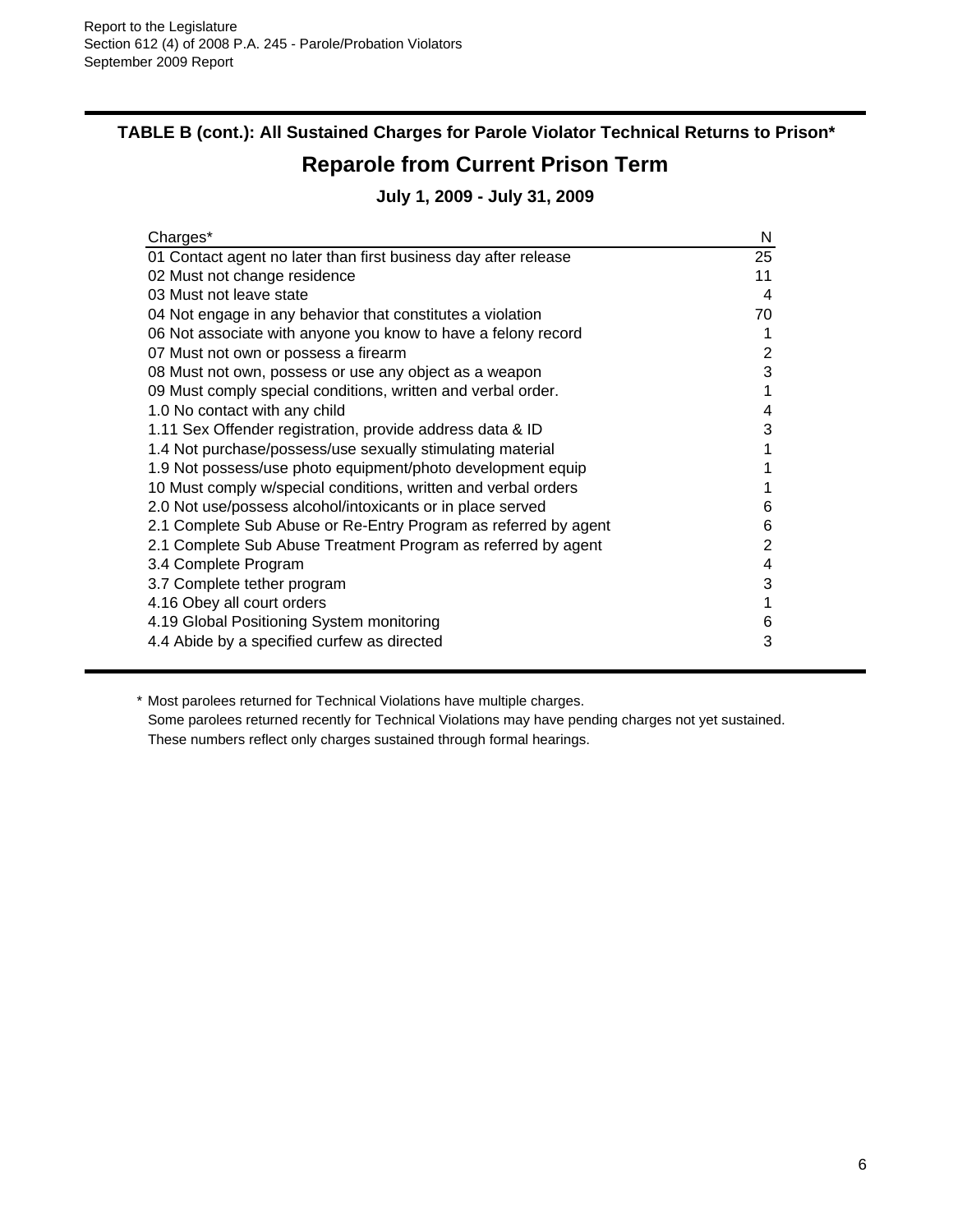# **TABLE C1: Probationers Committed to Prison by Commit Type By Academic Education Status at Time of Prison Admission**

# **July 1, 2009 - July 31, 2009**

| <b>Commitment Type</b>                 | No GED<br>or Diploma | At Least GED<br>or Diploma |
|----------------------------------------|----------------------|----------------------------|
| <b>Probation Violator Technical</b>    | 54.9%                | 45.1%                      |
| <b>Probation Violator New Sentence</b> | 53.7%                | 46.3%                      |

**\*** Reported academic education status for probation violators committed to prison is now based on data verified in the Offender Education Tracking System (OETS) rather than self-reporting at intake.

<sup>1</sup> Subject to pending verification of 2 cases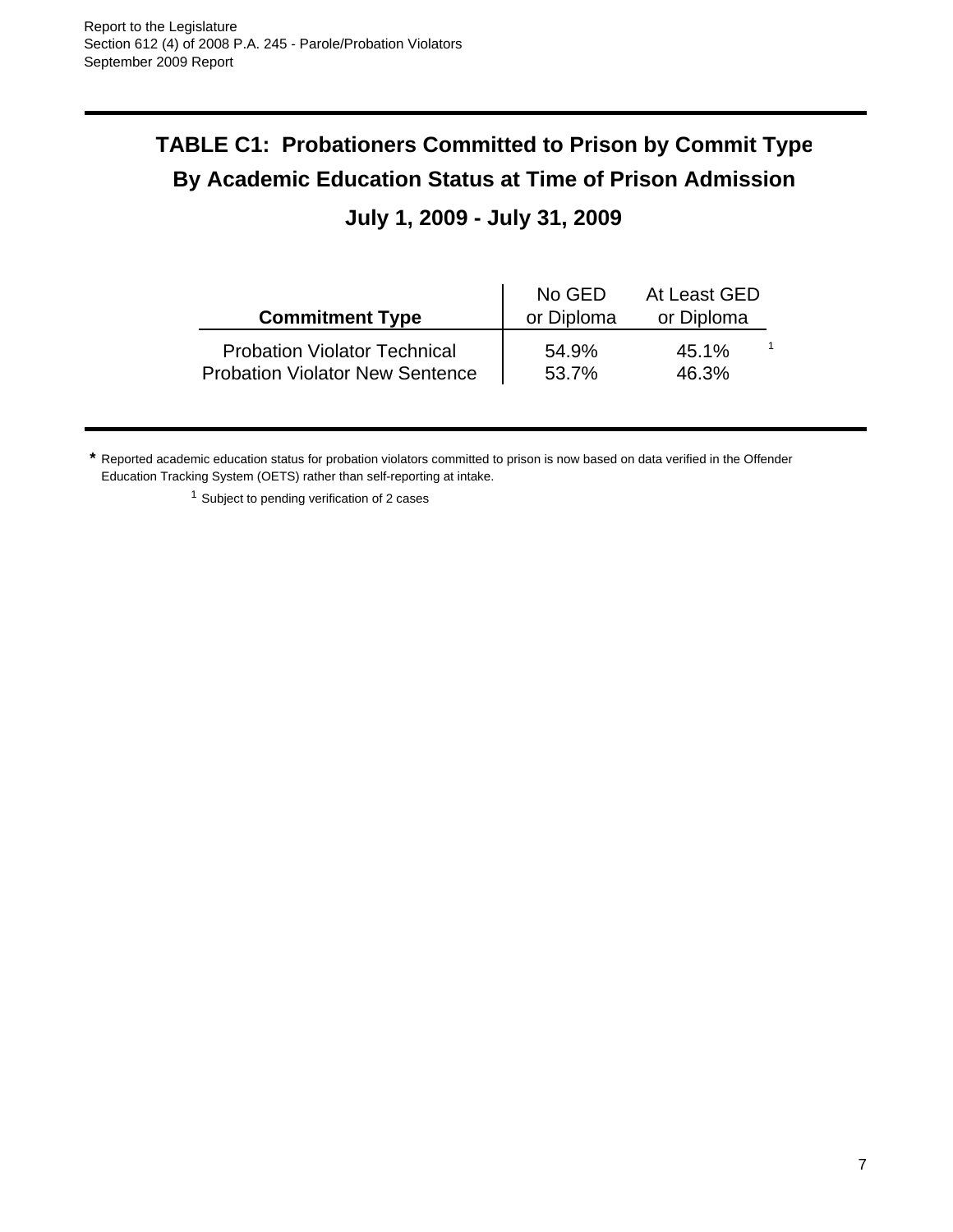#### **TABLE C2: Academic Education Status of Parolees Returned to Prison by Return Type**

#### **July 1, 2009 - July 31, 2009**

#### **First Parole from Current Prison Term**

#### **GED or Diploma\***

|                              | Pending      |       | <b>Before</b><br>Current | During<br>Current   | After   |
|------------------------------|--------------|-------|--------------------------|---------------------|---------|
| <b>Return Type</b>           | Verification | None  | Prison Term              | Prison Term Paroled |         |
| Parole Violator Technical    | $0.0\%$      | 20.5% | 54.7%                    | 24.2%               | $0.6\%$ |
| Parole Violator New Sentence | $1.6\%$      | 26.2% | 55.6%                    | 15.0%               | $1.6\%$ |

#### **Reparole from Current Prison Term**

|                                                           | <b>GED or Diploma*</b> |                |                          |                                 |                 |
|-----------------------------------------------------------|------------------------|----------------|--------------------------|---------------------------------|-----------------|
|                                                           | Pending                |                | <b>Before</b><br>Current | During<br>Current               | After           |
| <b>Return Type</b>                                        | Verification           | None           |                          | Prison Term Prison Term Paroled |                 |
| Parole Violator Technical<br>Parole Violator New Sentence | $0.0\%$<br>$0.0\%$     | 24.6%<br>12.5% | 41.5%<br>62.5%           | 32.4%<br>25.0%                  | 1.5%<br>$0.0\%$ |

\* New data has allowed increased accuracy in determining actual graduation dates which has resulted in shifts in %'s across return types as compared to previous months.

#### **TABLE C3: Parolees Returned to Prison by Return Type Who Received Vocational Certificates in Prison Prior to Parole**

#### **July 1, 2009 - July 31, 2009**

| <b>Parole Violator</b><br><b>Return Type</b> | First<br><b>Parole</b> | Reparole |
|----------------------------------------------|------------------------|----------|
| Parole Violator Technical                    | 30                     | 10       |
| <b>Parole Violator New Sentence</b>          | 24                     | ∽        |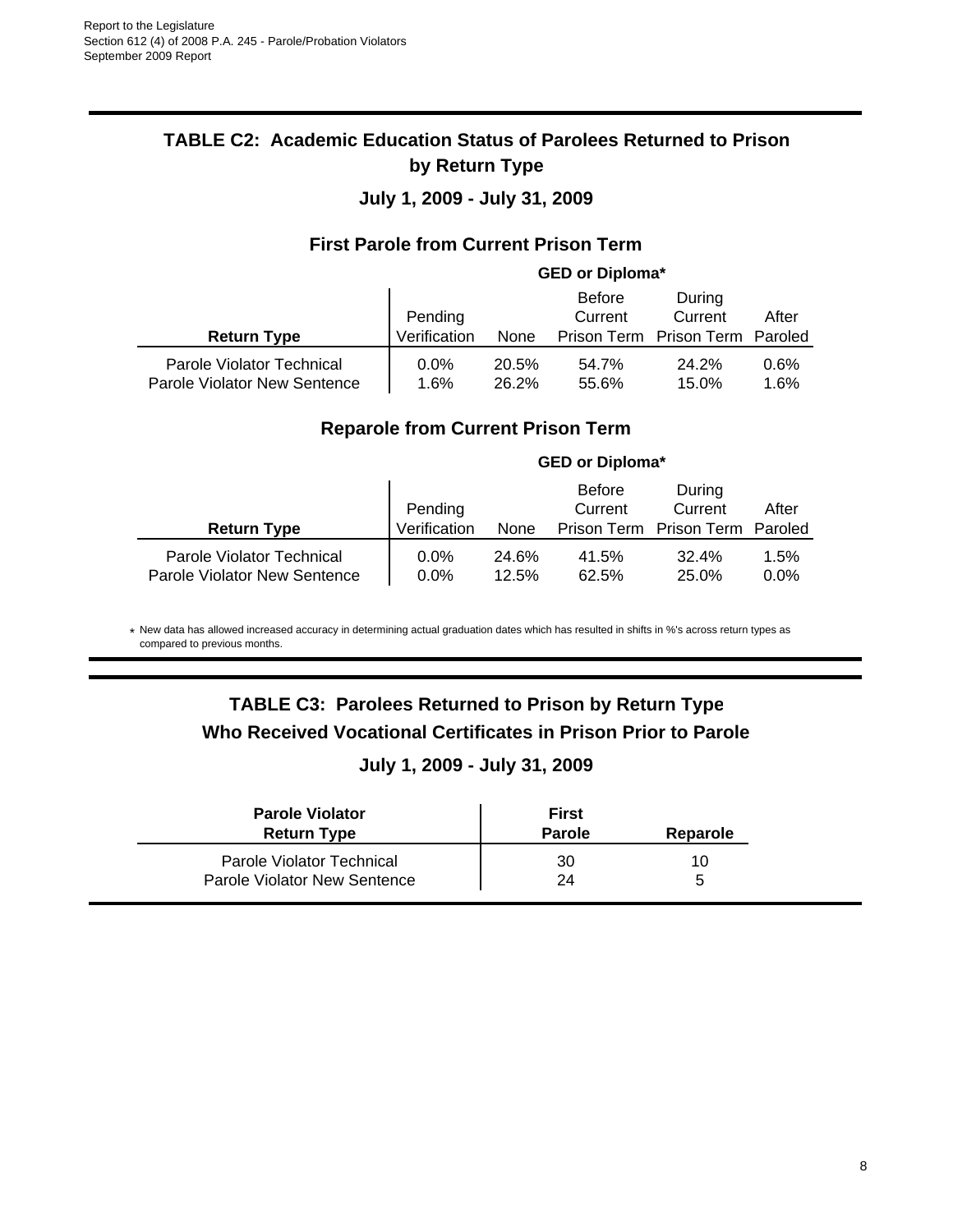# **TABLE D: Parolees Returned to Prison by Return Type By Whether Participated in the Michigan Prisoner ReEntry Initiative\* (MPRI)**

**July 1, 2009 - July 31, 2009**

|                                                                         |             | <b>Not</b>  |            |
|-------------------------------------------------------------------------|-------------|-------------|------------|
| <b>Return Type</b>                                                      | <b>MPRI</b> | <b>MPRI</b> | Гotal      |
| <b>Parole Violator Technical</b><br><b>Parole Violator New Sentence</b> | 83<br>59    | 78<br>67    | 161<br>126 |
| nta                                                                     | 142         | 145         |            |

#### **First Parole from Current Prison Term**

# **Reparole from Current Prison Term**

| <b>Return Type</b>                                                      | <b>MPRI</b> | <b>Not</b><br><b>MPRI</b> | ⊺otal    |
|-------------------------------------------------------------------------|-------------|---------------------------|----------|
| <b>Parole Violator Technical</b><br><b>Parole Violator New Sentence</b> | 25<br>7 O D | 1⊿                        | 65<br>24 |
| Total                                                                   |             |                           | 89       |

\* The number of parolees engaged in the MPRI is increasing as the initiative is gradually brought up to scale statewide.